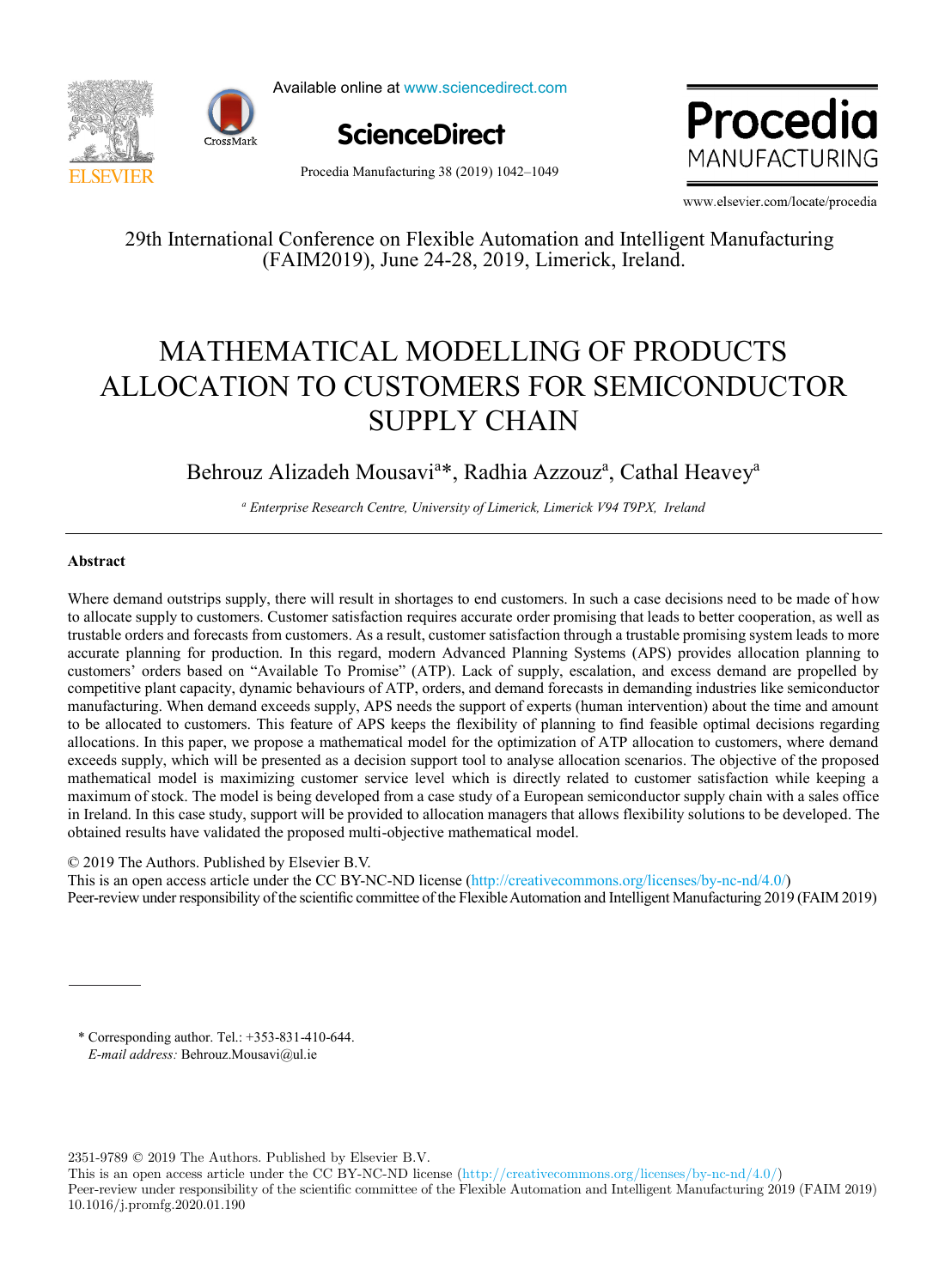*Keywords:*Order Management; Allocation Planning; Customer Satisfaction; Optimization; Industry 4.0;

#### **1. Introduction**

APS in manufacturing industries is responsible for the plan and schedule of processes transferring raw materials and capacity to meet demands. APS is a package of software related to planning parts of the supply chain such as material requirements planning, capacity planning, production planning, inventory and distribution planning, master planning, demand planning, and demand fulfilment. This latter planning system is designed to integrate and collaborate with the planning especially when production processes are capital intensive, plant capacity is limited, products contain several steps or components in production, and production schedule needs to be rescheduled in real-time [1–5].

Supply Chain Planning (SCP) in semiconductor manufacturing is followed by APS [4]. Thus, Demand Fulfilment (DF) and Order Promising (OP) are run by this computerized planning system (i.e., APS) that connect different modules and software of supply chain planning. DF and its core, OP, play a crucial role in the planning of competitive supply chains. It is the contact point with customers which directly affects customer service levels. In fact, DF as a part of APS is introduced to get the entered orders and order updates, connect with other software modules of APS, set due dates, provide promises, and be involved until orders are delivered [1]. The more reliable the dates and quantities planned by the means of DF and OP are, the more reliable and satisfied the customers will be.

One of the main roles of DF is to provide promises for upcoming orders or order forecasts based on Available-To-Promise (ATP) which is calculated by the means of master planning by considering capacity plans, demand plans and production plans [2,3,6]. ATP is a picture of projected stocks, unfinished or unsorted products in production, and future production plan. ATP generation is mostly connected to the industry decoupling point, the point where forecast orders change to real orders [6,7]. The advantages of ATP is to match the supply and/or upcoming supply with dynamic demands to be used for production planning, scheduling, and OP.

The problem of allocating ATPs to customer orders has gained substantial attention. ATP allocation in industries is handled by heuristic rules (e.g. First Come First Serve strategy, batch strategy, etc.) within the DF and OP. Although APS is a computerized system that automatically plans and schedules processes in manufacturing to deal with uncertainty and dynamicity of real practice, APS was designed to have flexibilities in planning by considering the role of human interventions and planners when it is necessary [1]. In this regard, human intervention is also considered for allocation planning to keep some sort of flexibilities. In the studied literature, most of the researchers focused on changing heuristic rules to more optimized algorithms based on customer segments, profit or customer satisfaction, with stochasticity and fuzziness in both orders and demands. However, in real practice, ignoring the allocation planner role makes the developed decisions impractical. In our case the role of human intervention in an agent's decision in allocation of ATP to customers is required to keep the flexibility of plans during these stages. Furthermore, the purpose here is not to replace the allocation planner with algorithms or heuristics but to support him/her in developing flexibly solutions because:

- Customer relationships and negotiations need to be accomplished case by case;
- Supply chain strategy is always being updated; and
- In some cases, decisions should be made by a higher level manager when the allocation planner needs support.

All these limitations and needs motivated and conducted us to follow a research direction regarding the allocation of short supplies to customers by allocation planners in semiconductor demand fulfilment and order promising processes. Therefore, in this paper we developed a mathematical model for the allocation problem in order to find optimal Target Allocations (TAs), i.e. product quantities to be allocated to each customer with the objective of maximizing the customer service level. Moreover, a case study of a European semiconductor supply chain with a sales office in Ireland, is presented where the process of allocation to customers when demand exceeds the supply is handled manually based on allocation managers' experiences. Thus, the results of solving the mathematical model will be used as benchmarks by the allocation managers during their allocation planning.

The remainder part of this paper is organized as follow. Section 2 reviews the literature of ATP allocation that is relevant to our work. Section 3 describes the allocation planning problem with a focus on our case study. Moreover,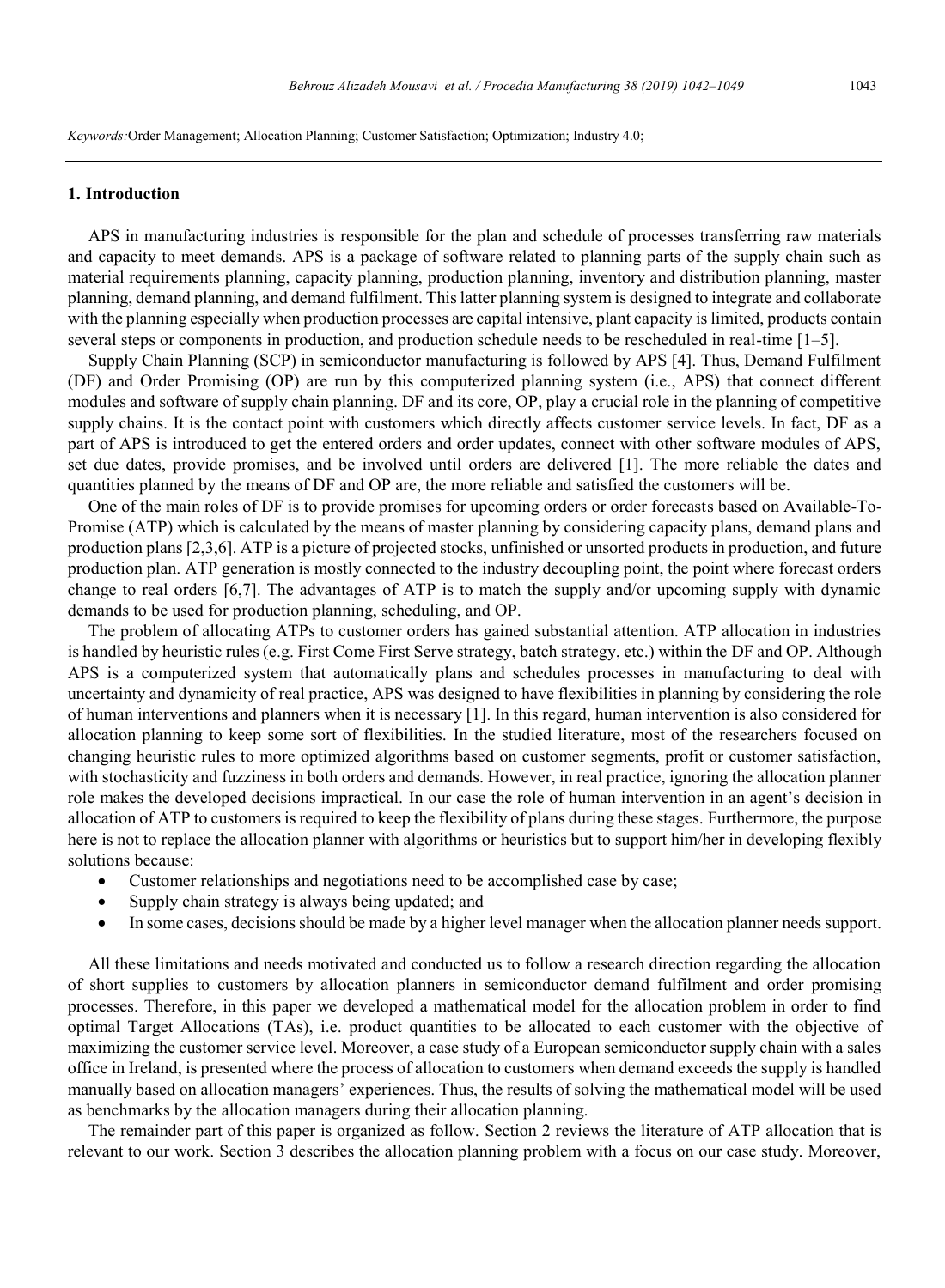the proposed mathematical model for the allocation of short supply to end customers is presented. Section 4 describes the obtained results. Finally, the paper is concluded, and future work is previewed in Section 5.

### **2. Literature review**

Order promising and ATP calculation and consumption have been studied in the literature from different perspectives. The described order promising problem of products allocation to customers belongs to the literature stream allocation of ATP in APS to create reliable promise on which customers should be served in which time when supplies are in shortage [1]. For the literature review, we will concentrate on ATP allocation and modeling methods in different production strategies while our case study is based on hybrid production strategy of Make-To-Stock (MTS), Make-To-Order (MTO), and Make-To-Forecast (MTF).

Within supply chain processes, Quante et al. [10] implied that revenue management and demand fulfilment have similar aims. Several authors studied the ATP allocation and consumption in APS with the objective of increasing revenue. In MTS production strategy, Meyr [11] addressed the demand fulfilment problem in the lighting industry by clustering the customers into different segments regarding their profitability. The proposed models, according to allocation with and without customer segmentations, were discussed and benefits of using customer segments instead of batch promising, single promising and deterministic known order strategies were provided. Authors showed that prioritizing customers based on segments could possibly increase the profit within the order promising.

In [12] Babarogić et al. considered the allocation products to customers when a MTS manufacturing system is short of supply. During the rolling horizon planning system, orders of segmented customers are satisfied without accumulation which means the number of unsatisfied orders does not transfer to the next planning weeks. In addition, the lowest prior segments should be satisfied by a limited number and oversupply will be saved in stocks for the following planning weeks. Authors modeled the problem by maximization of customer service level which is defined as the fraction of customer orders delivered on time. The results of the model were compared with the results of the heuristic rule-based allocations. Danica Lečić-Cvetković [13] dealt with order fulfilment in scarce supply by developing an algorithm to maximize the customer service level in different customer groups. The proposed algorithm prioritizes customers which are of a higher importance to the company with full allocations while only using partial allocations to lower prioritized customers. In addition, they considered backorders in their algorithm. Customer service level in this work was defined as the number of satisfied orders and the percentage of promised orders. While the customer service level was designed to consider long term business planning, the way that customers were classified into groups still followed the revenue management perspective.

Seitz et al. [14] presented a new order promising method to promise orders when products and processes within the supply chain are flexible, customer's orders lead time are heterogeneous, and demands are uncertain. Their problem was modeled based on a semiconductor manufacturer where orders should be promised online. Authors considered demand planning and order forecasts as prior steps before online promising. These steps supported the model to cope with changes in production plans that are the result of newly arrived orders. Seitz et al. [15] modeled allocation planning in semiconductor manufacturing in which data availability and information sharing in a higher granularity level were considered (granularity level defines the level of aggregation/disaggregation within the hierarchical categorization of products or customers). He considered the order forecasts bias to qualify the data from individual customers. This data exploitation resulted in better allocation plan especially for truthful customers. In [9] Jaime Cano-Belmán et al. dealt with allocation planning with short supply in multi-stage customer hierarchy. Central and decentral allocations were evaluated for heterogeneous customers which are different according to their behaviour, location, type of requested products, etc. Other authors also added more complexity to encounter with uncertainties in order promising like Grillo [16] who considered fuzziness and Ralf Gössinger et al. [17] by considering robustness.

All the studied literature investigates the allocation of short supply to different customers based on customer segments, profit or customer services, flat or hierarchical system of customers, stochasticity, and fuzziness in both orders and demands. However, in our case the role of human intervention in an agent's decision in allocation of ATP to customers is required to keep the flexibility of plans. In fact, our contribution is to provide optimal solutions regarding the current plan stage to be used by allocation planners as benchmarks in their decision making.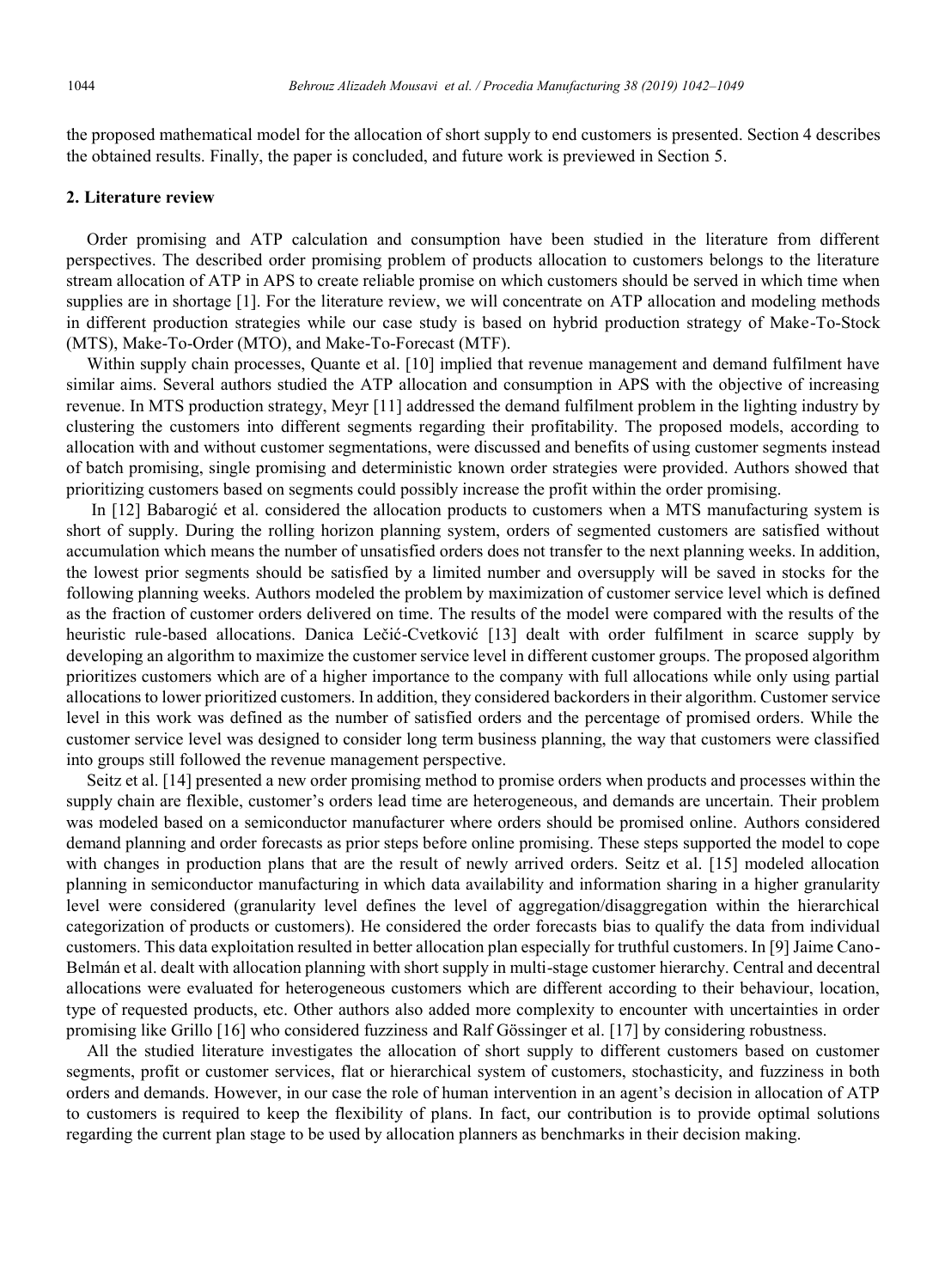### **3. Allocation Planning Problem**

#### *3.1. Problem description*

The allocation planning in our APS case study performs in a hierarchical system in which products or ATP are assigned to nodes, and leaves of the hierarchical tree. Leaves represent individual customers and upper nodes describe the aggregation of customers based on different criteria such as regions, as described by Vogel et al. [8] and Cano-Belmán [9]. Therefore, the allocation should cover nodes in addition to leaves (customers). In such an environment, the ATP allocated to higher levels (i.e. upper nodes) defines the amount of ATP for each region. The allocated ATP in each node is used to satisfy the orders in the region*.*

The Allocation Planning (AP) in this semiconductor case study consists of two separate parts: (1) AP (Fig. 1) that is performed automatically by software modules in normal situations; and (2) Flagged Allocation Planning (FAP) which is executed when the allocation of specific products and/or customers should be performed out of normal allocation and before that ATP is consumed by the orders through automatic AP. For instance, when product supply could not meet demand in different nodes of the hierarchical system, the allocation managers highlight this by raising a flag, as shown in the diagram below. In Fig. 1, the orders and forecasts of orders are the inputs of OP and Planning Areas. The result of Planning Areas is to create current and future supply picture that could be allocated, which is called ATP. This ATP is fed to the Flagged AP to be consumed by flagged orders or products raised by the allocation managers. The results of the Flagged AP are called TAs. TAs and ATP are the inputs of the AP. In fact, TAs are subtracted from ATP and the remaining ATP, called Allocated ATP (AATP) will be free for order promising using AP heuristic-based rules. Thus, FAP and AP are two sequential steps of products allocation to customers designed to add flexibility to the SCP.



Fig. 1. Structure of demand fulfilment (DF) in semiconductor supply chain planning

In our semiconductor case study, FAP is performed by the allocation managers with the support of a software tool. When supplies are in shortage, the portion of order to be satisfied, the time of delivery, and the amount that should be kept in buffer stocks, all are calculated based on the knowledge and experiences of allocation managers. In fact, since this human decision making should consider several moving and unquantifiable criteria (such as bargaining with customers), the replacement of a human decision maker by an algorithm will lose flexibility necessary in this type of decision making. Therefore, as a contribution of this paper and to support the allocation managers in direction of better allocation solution management, we developed a mathematical model for the allocation problem. The aim is to obtain optimal ATPs to be used within FAP as benchmarks by the allocation managers during their allocation planning.

## *3.2. Model formulation*

The Model formulation has been developed for solving the problem of allocation of limited supplies to customers in multi-stage allocation planning. The allocation plan should perform within a time horizon. In fact, it should be noted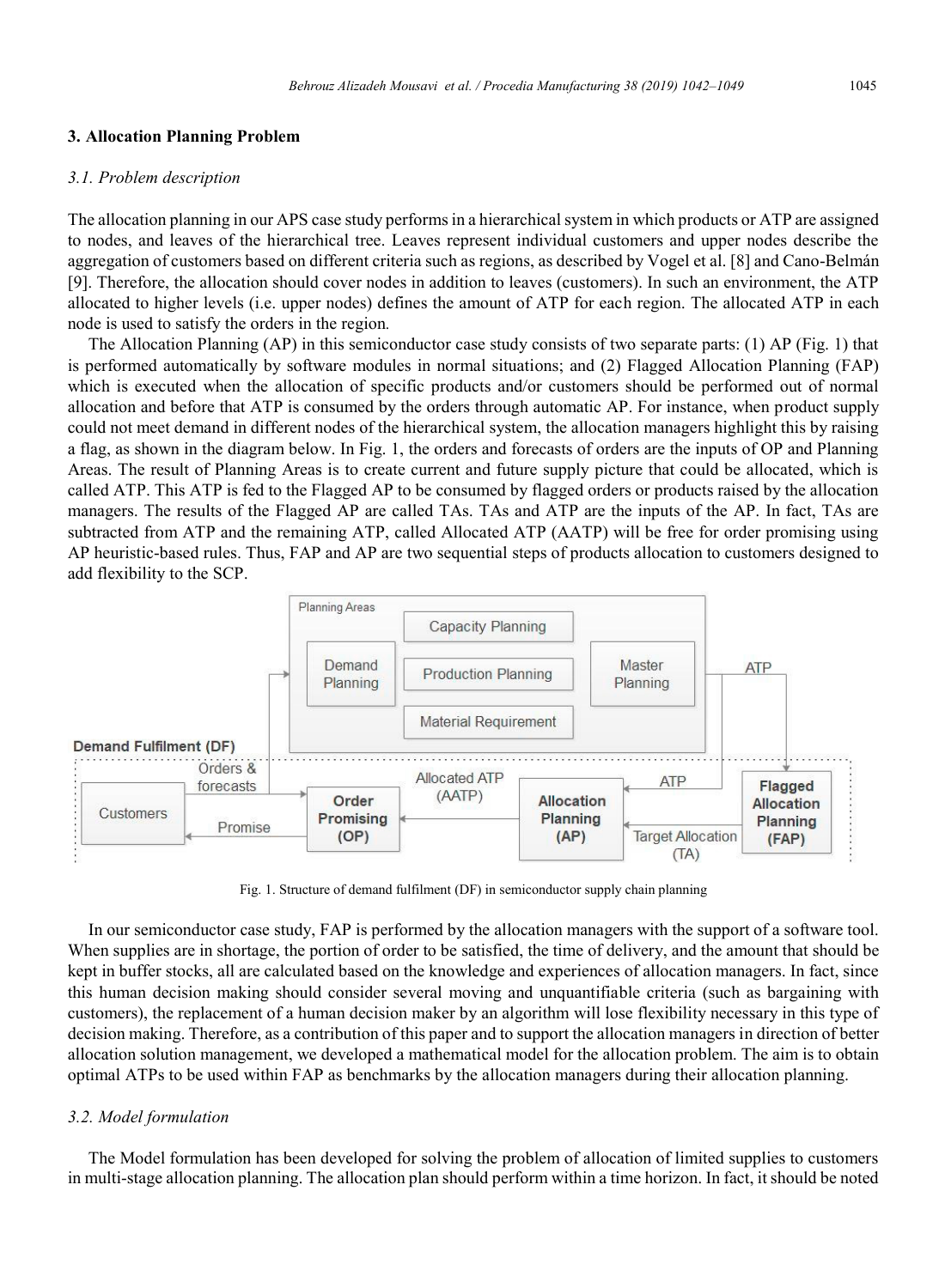that this model is basically developed in the context of improving customer service level within demand fulfilment of the Irish semiconductor case study. During the interview with experts, CEOs, and allocation managers in the order management department, it has been revealed that profit is not considered, but products are allocated to improve customer satisfaction. Therefore, the allocation manager should consider the following assumptions within their allocation plan:

- Keep the promised date as much as possible close to the confirmed date to the customers.
- Orders could be split through the time and satisfied partially.
- Keep a quantity of ATP not used per week; which is known as reserved buffer stock;
- Keep the level of cumulative buffer stock higher than a specific threshold;
- Use buffer stock only in emergency situations where there is sufficient buffer stock and where the customer considers the product lead time when entering the order;

To increase the customer service level of allocation plans under the previously presented constraints, a Mixed Integer Linear Programming (MILP) model was developed. The total supply and customers demand are deterministic and known at the beginning of each planning time horizon. Given the purpose of the model, these are the parameters, and decision variables on which the model is based:

- *T* number of planning time buckets considered.  $O_i$  is the quantity requested by customer  $i = 1, ..., I$ , confirmed at time  $\tau = 1$ , ..., T.  $O_i$  is known for the whole planning horizon.
- The Available To Promise (ATP) is known for the whole planning horizon and is equal to  $ATP<sub>t</sub>$  at each  $t =$ 1, ..., T. The total demand at time *t* is usually more than  $ATP_t$ .
- $\bullet$  As discussed, the allocation manager should keep the minimum of cumulative buffer stock, *BS<sub>min</sub>* which is an input parameter for the model. In addition they should add more to the buffer stock from  $ATP<sub>t</sub>$ , which is called Reserved Buffer Stock *RBt* . The value of of *RBt* is also a parameter predefined for each time t and allocation managers try to reach this level and keep as much as possible from  $ATP<sub>t</sub>$ , not used.
- Regarding the decision variables,  $AQ_{i\tau}$  is the allocated or promised quantity to the customer *i* in the time *t* referred to an order previously confirmed at time *τ* . This quantity is consumed from *ATPt*.. The the quantity that the allocation manager consumes from buffer stock to satisfy the same order is called *ASiτt*. Allocation managers could use buffer stock if the customer *i* follows the lead time for the order at time  $\tau$ . This is presented using a binary variable, *Xiτ*.

Based on the presented variables and parameters, the mathematical model is formulated as follows:

$$
MAX F = (f_1, f_2) \tag{1}
$$

$$
f_1 = \sum_{i} \sum_{\tau} \left[ \sum_{t} AQ_{i\tau t} + \sum_{t \neq \tau} (AQ_{i\tau t} . P) \right] + \sum_{i} \sum_{\tau} \left[ \sum_{t} (X_{i\tau} . AS_{i\tau t}) \right]
$$
(2)

$$
f_2 = \sum_{t} \left[ \left( ATP_t - \sum_{i} \sum_{\tau} AQ_{itt} \right) - RB_t \right]
$$
 (3)

s.t.

$$
BS_{t} = BS_{t-1} + \left(ATP_{t-1} - \sum_{i} \sum_{\tau} AQ_{i\tau(t-1)} - \sum_{i} \sum_{\tau} AS_{i\tau(t-1)}\right) \qquad \forall t \in T; \qquad (4)
$$

$$
\sum_{t} AQ_{itt} + \sum_{t} AS_{itt} \le O_{it} \qquad \qquad \forall i \in I, \tau \in T; \qquad (5)
$$

$$
\sum_{i} \sum_{\tau} A Q_{i\tau i} \le A T P_{i} \qquad \qquad \forall t \in T; \qquad (6)
$$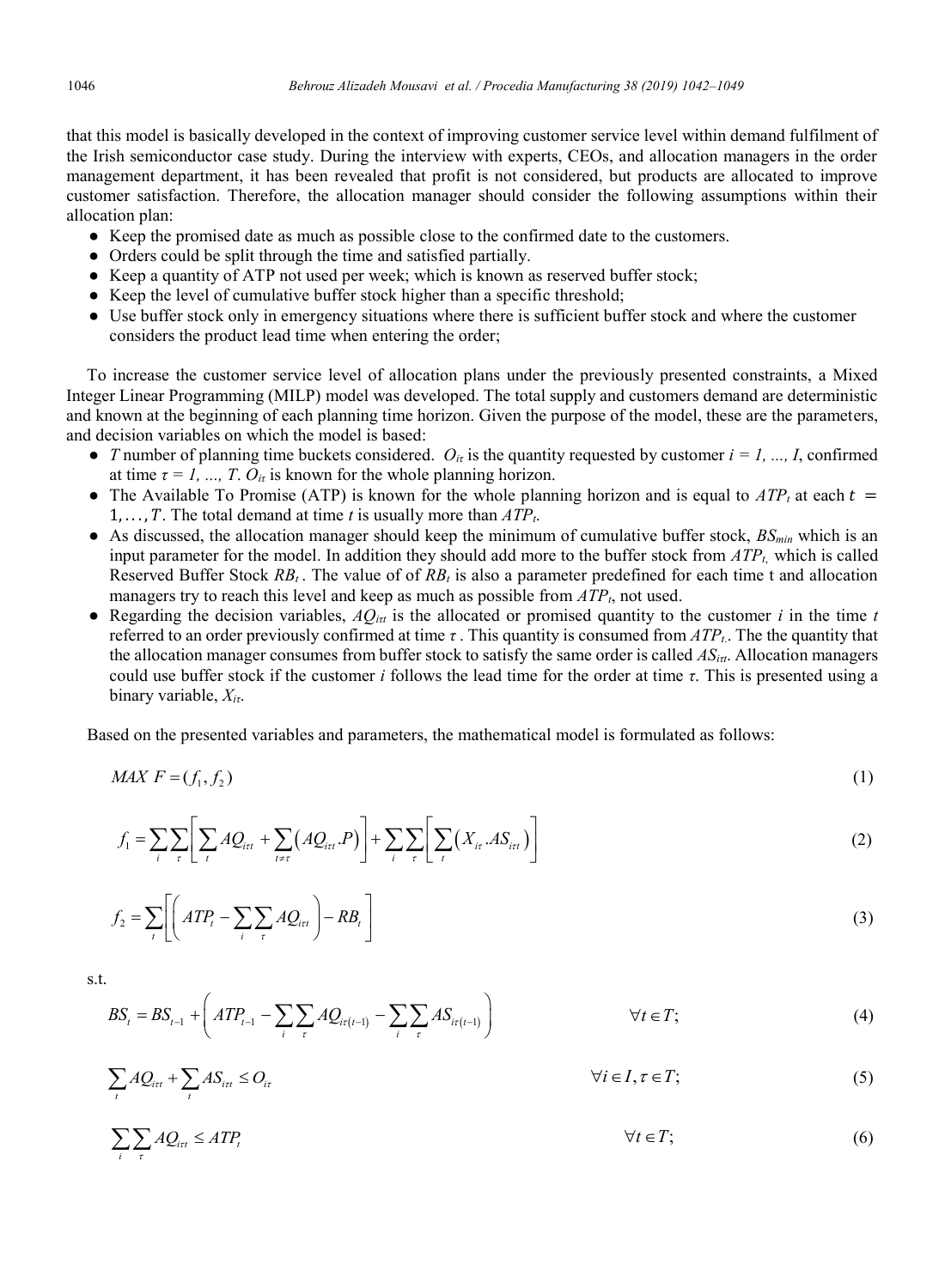$$
\sum_{i} \sum_{\tau} AS_{i\tau t} \leq BS_t \qquad \qquad \forall t \in T; \tag{7}
$$

$$
BS_t - \sum_{i} \sum_{\tau} A Q_{i\tau t} \geq BS_{\min} \qquad \qquad \forall t \in T; \qquad (8)
$$

$$
AQ_{\text{int}}, AS_{\text{int}} \ge 0 \qquad \forall i \in I, \tau \in T; \tag{9}
$$

$$
X_{i\tau} = \begin{cases} 1 \; ; \; if \; \tau - (Order \; Entry \; Date) \ge leading \; and \; (ATP_t - \sum_{i} \sum_{\tau} AQ_{i\tau t} = 0) \\ 0 \; ; \; otherwise \end{cases} \tag{10}
$$

$$
P = 1 - \frac{|t - \tau|}{MaxDelay} \tag{11}
$$

The objective function (1) represents the maximization of two different objectives  $f_l$  and  $f_2$ . The first objective function (2) represents the maximization of customer service level as it is the sum of allocated quantity where allocated quantity when *t≠τ* is penalized. The penalty is calculated in (11). As far as promising date moves backward or forward in time, the model decreases the value of the promised quantity based on this distance. In fact, the model tries to satisfy the demand closer to the *τ* (previously confirmed time to the customer). The second part will be active only when the customer follows the lead time condition and  $ATP<sub>t</sub>$  could not cover the requested quantity. Therefore, the allocation manager should use the buffer stock. The second objective function (3) illustrates the reserved quantities that the allocation manager tries to keep and maximize from ATP. The first constraint (4) refers to the calculation of buffer stock at time *t* based on the level of buffer stock at *t-1* and the amount that is consumed from ATP and buffer stock. The second constraint (5) models the boundary of total allocation in each time period that should be less than the total order. The total allocated quantity from ATP and buffer stock at time t should be less than the available to promise and buffer stocks (6) and (7). The fourth constraint (8) represents the minimum buffer stock that should be kept. Note that this number is different from Reserved Buffer stocks that the allocation manager need to add to buffer stock of *t+1*. Constraint (9) ensures that the allocated quantity from ATP and stocks cannot be negative. Constraint (10) describes  $X<sub>it</sub>$  as a binary variable that is equal to one when the distance between order's entry date and confirmed time (τ) is more than lead time. It means that the customer followed the production lead time, so the allocation manger could use from buffer stocks.

#### **4. Experiments and results**

The MILP model was programmed by the means of YALMIP toolbox and it was solved based on the extracted real data from a European Semiconductor Manufacturer in Ireland. The data are related to the allocation plans of ATP to customers done by human planners when the supplies are in shortage. The used solver is Gurobi-academic version. Based on the represented results in Table 1 and Fig. 2, we can notice that the model successfully replicates the real process as: (1) the accumulated quantity of allocations found by solving the model are similar to the one given by the planner and (2) the move between objectives' weights combinations follows the rationality and of allocation process.

 As mentioned, the proposed mathematical model is multi-objective. To solve it, we used the weighted sum approach where the objective functions are aggregated by multiplying them to weights and summing them over. It is worth noting that we used normalized objective functions. The different combinations of weights between normalized  $f_l$ (i.e., maximize customer satisfaction) and normalized *f2* (i.e., maximize the reserved buffer stock) are examined and the obtained results are shown in Table 1. The sum of ATP and orders as well as the sum of the decision variables *AQ* and *AS* for the whole planning horizon are presented, which refer to the sum of quantity allocated to the customers from ATP and stock respectively. The results have shown that when the weight of  $f<sub>l</sub>$  is equal to one and the weight of  $f_2$  is equal to zero (i.e., customer satisfaction is the only considered objective), the sum of AQ and AS gets bigger than what the planners allocated and is equal to the total orders. This could be explained by the fact that the model does not try to keep any of ATP as reserved buffer stock and it satisfies all customer orders. On the other hand, as far as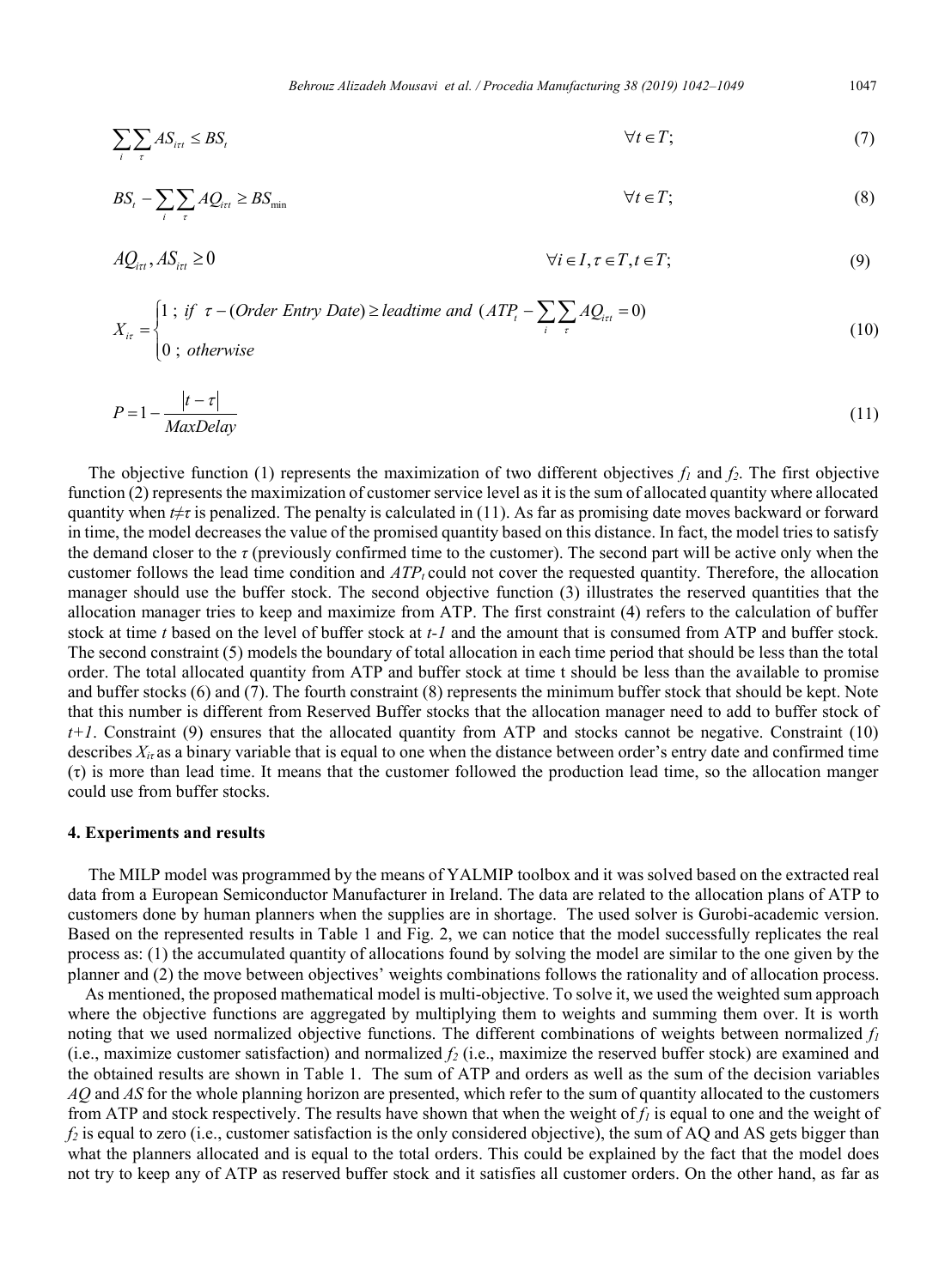the weight of  $f_2$  increases, the total AO gets lower. From a value of  $W(2)$  equal to 0.5, the consumption from ATP decreases dramatically. In fact, it is worth noting that in these experiments we forced the model to keep in stock not more than the desired level, which is the parameter *RB (100.000 per week)*. Otherwise, with this setting of *W(2)*, the model keeps all ATP as buffer stock and does not allocate any quantity to customers. When W(2) reaches 1, the allocation from stock also goes to zero. The reason for zero AS is the total ignorance of customer satisfaction objective.

| Scenario                  | $W(I) = 1$<br>$W(2) = 0$ | $W(I) = 0.75$<br>$W(2) = 0.25$ | $W(I) = 0.5$<br>$W(2) = 0.5$ | $W(I) = 0.25$<br>$W(2) = 0.75$ | $W(I) = 0$<br>$W(2) = 1$ | Planner<br>Allocation    |
|---------------------------|--------------------------|--------------------------------|------------------------------|--------------------------------|--------------------------|--------------------------|
| Sum of ATP                | 7.081.000                | 7.081.000                      | 7.081.000                    | 7.081.000                      | 7.081.000                | 7.081.000                |
| Sum of orders             | 4.925.000                | 4.925.000                      | 4.925.000                    | 4.925.000                      | 4.925.000                | 4.925.000                |
| Allocated from ATP (AO)   | 4.746.976,9              | 4.591.000                      | 2.181.000                    | 2.181.000                      | 2.181.000                | 4.243.000                |
| Allocated from Stock (AS) | 178.023.1                | 334.000                        | 334.000                      | 334.000                        | $\boldsymbol{0}$         | 234.000                  |
| Buffer Stock (ATP-AO)     | 2.334.023,1              | 2.490.000                      | 4.900.000                    | 4.900.000                      | 4.900.000                | 2.838.000                |
| Normalized $f(I)$         | 0.99992                  | 0.99798                        | 0.35311                      | 0.35311                        | $1.7044 E^{-16}$         |                          |
| Normalized $f(2)$         | $9,0023E^{-06}$          | 0.060795                       |                              |                                |                          | $\overline{\phantom{a}}$ |

Table 1. Comparison of decision variable between scenarios and planner.

 Fig. 2 shows the relation between objective functions in different scenarios based on several weights combinations. In fact, the optimal value of  $f_1$  decreases when its weight decreases and it gets close to zero when  $W(1)$ gets lower than 10 percent which means that the model prefers to keep all ATP as a reserved buffer stock. Moreover, we can notice that  $f_2$  gets very close but does not reach zero since the sum of ATP is bigger than the sum of orders.



Fig. 2. Normalized objective function values in different scenarios.

### **5. Conclusion and future works**

The goal of this paper was to create a mathematical formulation for allocation planning of the demand fulfilment department of a European semiconductor supply chain, where demand is higher than supply. This process, because of its complexity and dynamic context, is supported by human intervention, where the TAs (i.e., allocated quantity from ATP and buffer stocks) feeds to the AP that is performed by software modules within the demand fulfilment of supply chain planning. In fact, in tight allocation situations, TAs consume ATP before normal AP runs. Since TAs add flexibilities to plans and should be performed by allocation managers, the goal of the proposed model is to create near to optimal solutions to be used by the allocation managers as benchmarks in their allocation planning processes in the context of a decision support tool. The obtained results validate the proposed multi-objective MILP model since they are close to the planner's allocation and follow the logic behind the allocation process.

The further steps of this research is to expand the model and test it on other data sets. Moreover, we are planning to implement this optimization model as a core computation of a decision tool for the planners.